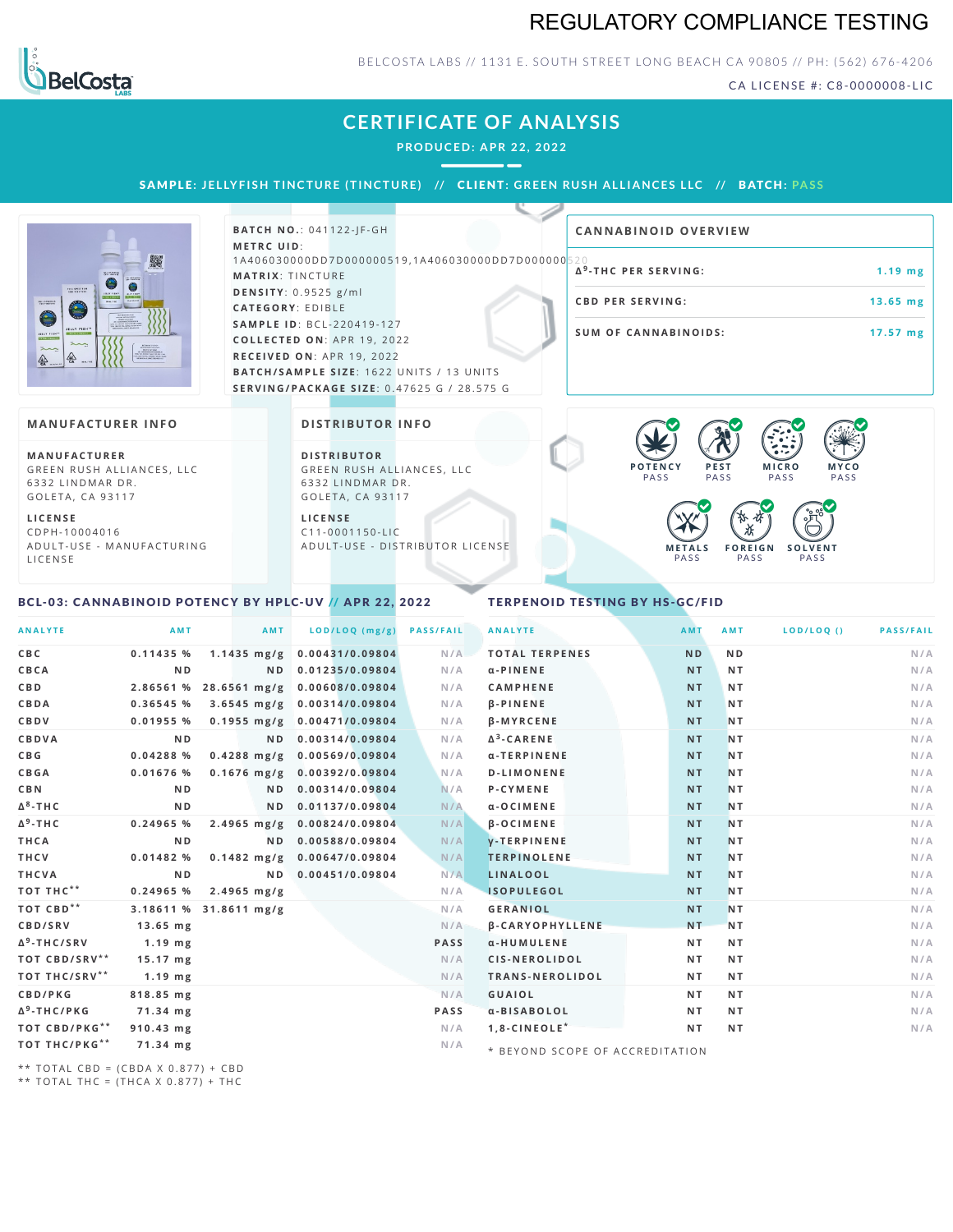# REGULATORY COMPLIANCE TESTING



SAMPLE WAS TESTED AS RECEIVED. ALL LQC SAMPLES REQUIRED BY SECTION 15730 OF CALIFORNIA CODE OF REGULATIONS TITLE 4 DIVISION 19 DEPARTMENT OF CANNABIS CONTROL WERE PERFORMED AND MET THE A C C E P T A N C E C R I T E R I A.

**R E S U L T S C E R T I F I E D BY** : C O D Y S H E P P A R D ,P H .D . SCIENCE DIRECTOR, BELCOSTA LABS





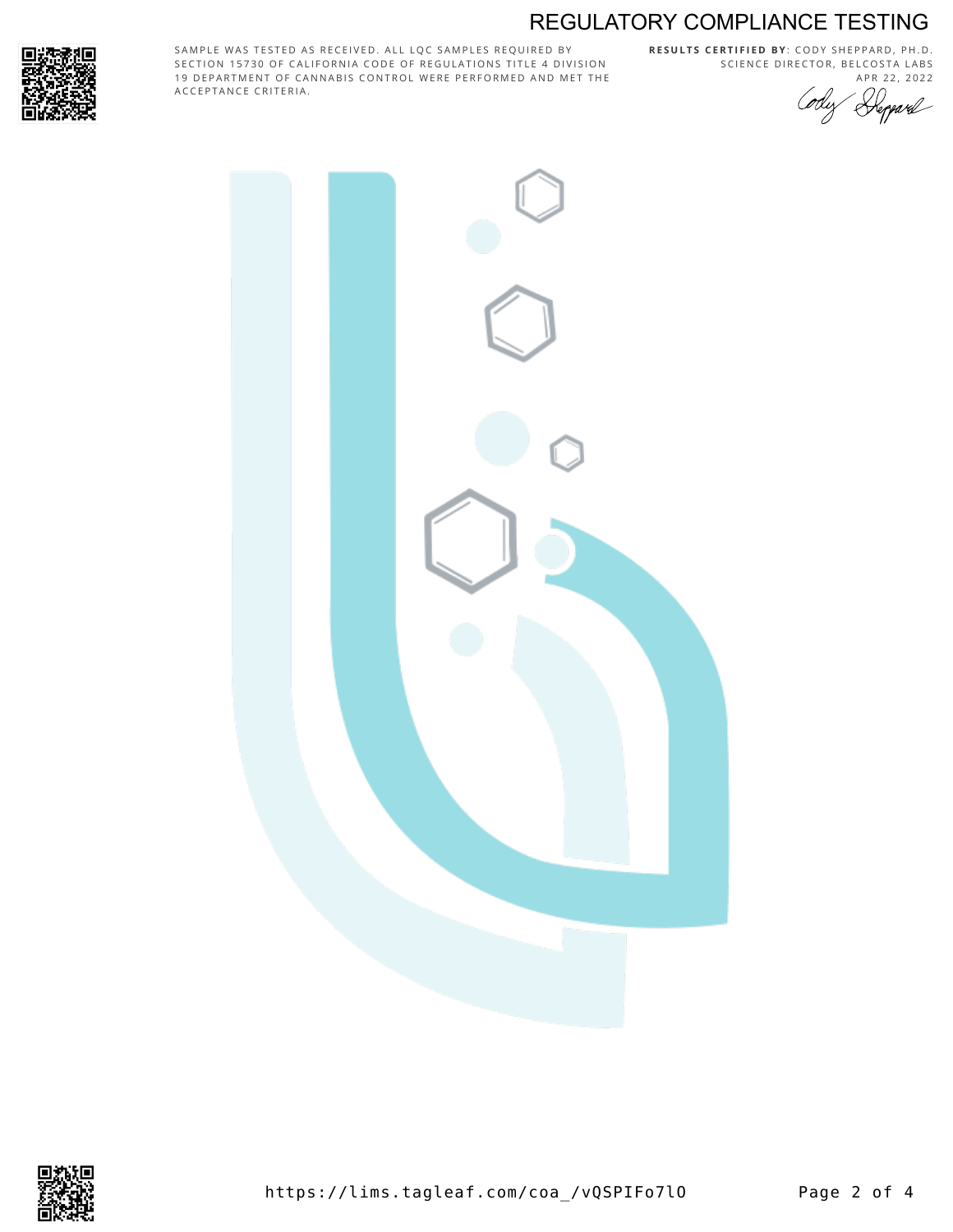# REGULATORY COMPLIANCE TESTING

### <span id="page-2-0"></span>BCL-05: RESIDUAL PESTICIDE ANALYSIS BY LC-MS/MS ESI // APR 21, 2022

| <b>ANALYTE</b>                  |               | LIMIT $AMT (\mu g/g)$ | LOD/LOQ (µg/g) PASS/FAIL |             | <b>ANALYTE</b>                            |               | LIMIT AMT $(\mu g/g)$ | LOD/LOQ (µg/g) PASS/FAIL |             |
|---------------------------------|---------------|-----------------------|--------------------------|-------------|-------------------------------------------|---------------|-----------------------|--------------------------|-------------|
| <b>ABAMECTIN</b>                | $0.3 \mu g/g$ | ND                    | 0.01153/0.04             | <b>PASS</b> | METALAXYL                                 | 15 $\mu$ g/g  | ND                    | 0.00503/0.02             | PASS        |
| <b>ACEPHATE</b>                 | $5 \mu g/g$   | ND                    | 0.00368/0.02             | <b>PASS</b> | <b>METHIOCARB</b>                         | Any amt       | ND.                   | 0.00503/0.02             | PASS        |
| ACEQUINOCYL                     | $4 \mu g/g$   | N D                   | 0.00417/0.02             | <b>PASS</b> | METHOMYL                                  | $0.1 \mu g/g$ | N D                   | 0.00494/0.02             | <b>PASS</b> |
| <b>ACETAMIPRID</b>              | $5 \mu g/g$   | ND                    | 0.00464/0.02             | <b>PASS</b> | <b>MEVINPHOS</b>                          | Any amt       | ND.                   |                          | PASS        |
| ALDICARB                        | Any amt       | N D                   | 0.01109/0.04             | <b>PASS</b> | <b>MEVINPHOSI</b>                         |               | N D                   | 0.00163/0.0084           | N/A         |
| <b>AZOXYSTROBIN</b>             | $40 \mu g/g$  | N D                   | 0.00639/0.02             | <b>PASS</b> | <b>MEVINPHOS II</b>                       |               |                       | ND 0.00542/0.0316        | N/A         |
| <b>BIFENAZATE</b>               | $5 \mu g/g$   | ND                    | 0.00355/0.02             | <b>PASS</b> | <b>MYCLOBUTANIL</b>                       | $9 \mu g/g$   | N D                   | 0.00867/0.04             | PASS        |
| <b>BIFENTHRIN</b>               | $0.5 \mu g/g$ | N D                   | 0.00473/0.04             | <b>PASS</b> | <b>NALED</b>                              | $0.5 \mu g/g$ | N D                   | 0.00328/0.02             | <b>PASS</b> |
| <b>BOSCALID</b>                 | $10 \mu g/g$  | N D                   | 0.00494/0.02             | <b>PASS</b> | OXAMYL                                    | $0.2 \mu g/g$ | N D                   | 0.00455/0.02             | PASS        |
| <b>CARBARYL</b>                 | $0.5 \mu g/g$ | N D                   | 0.00295/0.02             | <b>PASS</b> | PACLOBUTRAZOL                             | Any amt       | N D                   | 0.00714/0.04             | PASS        |
| CARBOFURAN                      | Any amt       | N D                   | 0.00613/0.02             | <b>PASS</b> | <b>PERMETHRIN</b>                         | $20 \mu g/g$  | ND.                   |                          | PASS        |
| CHLORANTRANIL-<br><b>IPROLE</b> | $40 \mu g/g$  | N D                   | 0.00697/0.04             | PASS        | <b>PERMETHRIN CIS</b><br>PERMETHRIN TRANS |               | N D                   | 0.00237/0.0082           | N/A<br>N/A  |
| <b>CLOFENTEZINE</b>             | $0.5 \mu g/g$ | N D                   | 0.0054/0.02              | <b>PASS</b> | <b>PHOSMET</b>                            |               |                       | ND 0.00245/0.0118        | PASS        |
| COUMAPHOS                       | Any amt       | ND                    | 0.00215/0.02             | <b>PASS</b> | PIPERONYLBUTO-                            | $0.2 \mu g/g$ | N D                   | 0.0043/0.02              |             |
| <b>CYFLUTHRIN</b>               | 1 $\mu$ g/g   | ND                    | 0.05508/0.2              | <b>PASS</b> | <b>XIDE</b>                               | $8 \mu g/g$   | 0.0479                | 0.00247/0.02             | <b>PASS</b> |
| <b>CYPERMETHRIN</b>             | 1 $\mu$ g/g   | N D                   | 0.00556/0.04             | <b>PASS</b> | <b>PRALLETHRIN</b>                        | $0.4 \mu g/g$ | ND.                   | 0.00392/0.02             | <b>PASS</b> |
| <b>DAMINOZIDE</b>               | Any amt       | N D                   | 0.00227/0.04             | PASS        | PROPICONAZOLE                             | $20 \mu g/g$  | ND.                   | 0.0024/0.02              | PASS        |
| <b>DIAZINON</b>                 | $0.2 \mu g/g$ | ND                    | 0.00487/0.02             | <b>PASS</b> | <b>PROPOXUR</b>                           | Any amt       | ND                    | 0.00374/0.02             | PASS        |
| <b>DIMETHOATE</b>               | Any amt       | N D                   | 0.00354/0.02             | PASS        | <b>PYRETHRINS</b>                         | 1 $\mu$ g/g   | N D                   |                          | <b>PASS</b> |
| <b>DIMETHOMORPH</b>             | $20 \mu g/g$  | ND                    |                          | PASS        | <b>PYRETHRINS PYRETHRIN I</b>             |               | ND                    | 0.00726/0.04             | N/A         |
| <b>DIMETHOMORPH I</b>           |               | N <sub>D</sub>        | 0.00109/0.0078           | N/A         | PYRETHRINS PYRETHRIN II                   |               |                       | ND 0.00754/0.02284       | N/A         |
| <b>DIMETHOMORPH II</b>          |               | ND                    | 0.0015/0.0122            | N/A         | PYRIDABEN                                 | $3 \mu g/g$   | N D                   | 0.0034/0.02              | PASS        |
| <b>ETHOPROPHOS</b>              | Any amt       | N D                   | 0.0041/0.02              | <b>PASS</b> | <b>SPINETORAM</b>                         | $3 \mu g/g$   | ND.                   |                          | PASS        |
| <b>ETOFENPROX</b>               | Any amt       | ND                    | 0.00274/0.02             | <b>PASS</b> | <b>SPINETORAM J</b>                       |               | N D                   | 0.00329/0.016            | N/A         |
| <b>ETOXAZOLE</b>                | $1.5 \mu g/g$ | N D                   | 0.00385/0.02             | <b>PASS</b> | <b>SPINETORAM L</b>                       |               | N D                   | 0.00157/0.016            | N/A         |
| <b>FENHEXAMID</b>               | 10 $\mu$ g/g  | N D                   | 0.01055/0.02             | <b>PASS</b> | <b>SPINOSAD</b>                           | 3 µg/g        | N D                   |                          | PASS        |
| <b>FENOXYCARB</b>               | Any amt       | ND                    | 0.00175/0.02             | <b>PASS</b> | SPINOSAD A                                |               |                       | ND 0.00205/0.01438       | N/A         |
| <b>FENPYROXIMATE</b>            | $2 \mu g/g$   | N D                   | 0.00481/0.02             | <b>PASS</b> | SPINOSAD D                                |               |                       | ND 0.00104/0.00498       | N/A         |
| <b>FIPRONIL</b>                 | Any amt       | N D                   | 0.00478/0.02             | <b>PASS</b> | <b>SPIROMESIFEN</b>                       | $12 \mu g/g$  | N D                   | 0.00944/0.04             | PASS        |
| FLONICAMID                      | $2 \mu g/g$   | N D                   | 0.00398/0.02             | <b>PASS</b> | <b>SPIROTETRAMAT</b>                      | $13 \mu g/g$  | N D                   | 0.00208/0.02             | PASS        |
| FLUDIOXONIL                     | $30 \mu g/g$  | N D                   | 0.01369/0.04             | <b>PASS</b> | <b>SPIROXAMINE</b>                        | Any amt       | N D                   | 0.00344/0.02             | PASS        |
| HEXYTHIAZOX                     | $2 \mu g/g$   | N D                   | 0.00297/0.02             | <b>PASS</b> | <b>TEBUCONAZOLE</b>                       | $2 \mu g/g$   | N D                   | 0.00816/0.04             | PASS        |
| <b>IMAZALIL</b>                 | Any amt       | N D                   | 0.0056/0.02              | PASS        | <b>THIACLOPRID</b>                        | Any amt       | N D                   | 0.0039/0.02              | PASS        |
| <b>IMIDACLOPRID</b>             | $3 \mu g/g$   | N D                   | 0.00645/0.02             | PASS        | <b>THIAMETHOXAM</b>                       | $4.5 \mu g/g$ | N D                   | 0.00358/0.02             | PASS        |
| <b>KRESOXIM-</b><br>METHYL      | 1 $\mu$ g/g   | N D                   | 0.00339/0.02             | PASS        | TRIFLOXYSTROB-<br>IN                      | $30 \mu g/g$  | ND.                   | 0.00421/0.02             | PASS        |
| <b>MALATHION</b>                | $5 \mu g/g$   | N D                   | 0.00472/0.02             | PASS        |                                           |               |                       |                          |             |

## BCL-13: PESTICIDE TESTING BY GC/MS // APR 21, 2022

| <b>ANALYTE</b>         | <b>LIMIT</b> | $AMT(\mu g/g)$ | LOD/LOQ (µg/g)  | <b>PASS/FAIL</b> |
|------------------------|--------------|----------------|-----------------|------------------|
| <b>CAPTAN</b>          | $5 \mu g/g$  | N D            | 0.03113/0.09428 | <b>PASS</b>      |
| <b>CHLORDANE</b>       | Any amt      | N <sub>D</sub> |                 | <b>PASS</b>      |
| <b>CHLORDANE CIS</b>   |              | ND.            | 0.01101/0.03338 | N/A              |
| <b>CHLORDANE TRANS</b> |              | N D            | 0.01053/0.03184 | N / A            |

| <b>ANALYTE</b>          |         | $LIMIT$ AMT $(\mu g/g)$ | LOD/LOQ (µg/g) PASS/FAIL |             |
|-------------------------|---------|-------------------------|--------------------------|-------------|
| <b>CHLORPYRIFOS</b>     | Any amt | ND.                     | 0.01107/0.03362          | <b>PASS</b> |
| <b>DICHLORVOS</b>       | Any amt | ND.                     | 0.01166/0.03533          | <b>PASS</b> |
| <b>METHYL PARATHION</b> | Any amt | ND.                     | 0.01338/0.04054          | <b>PASS</b> |